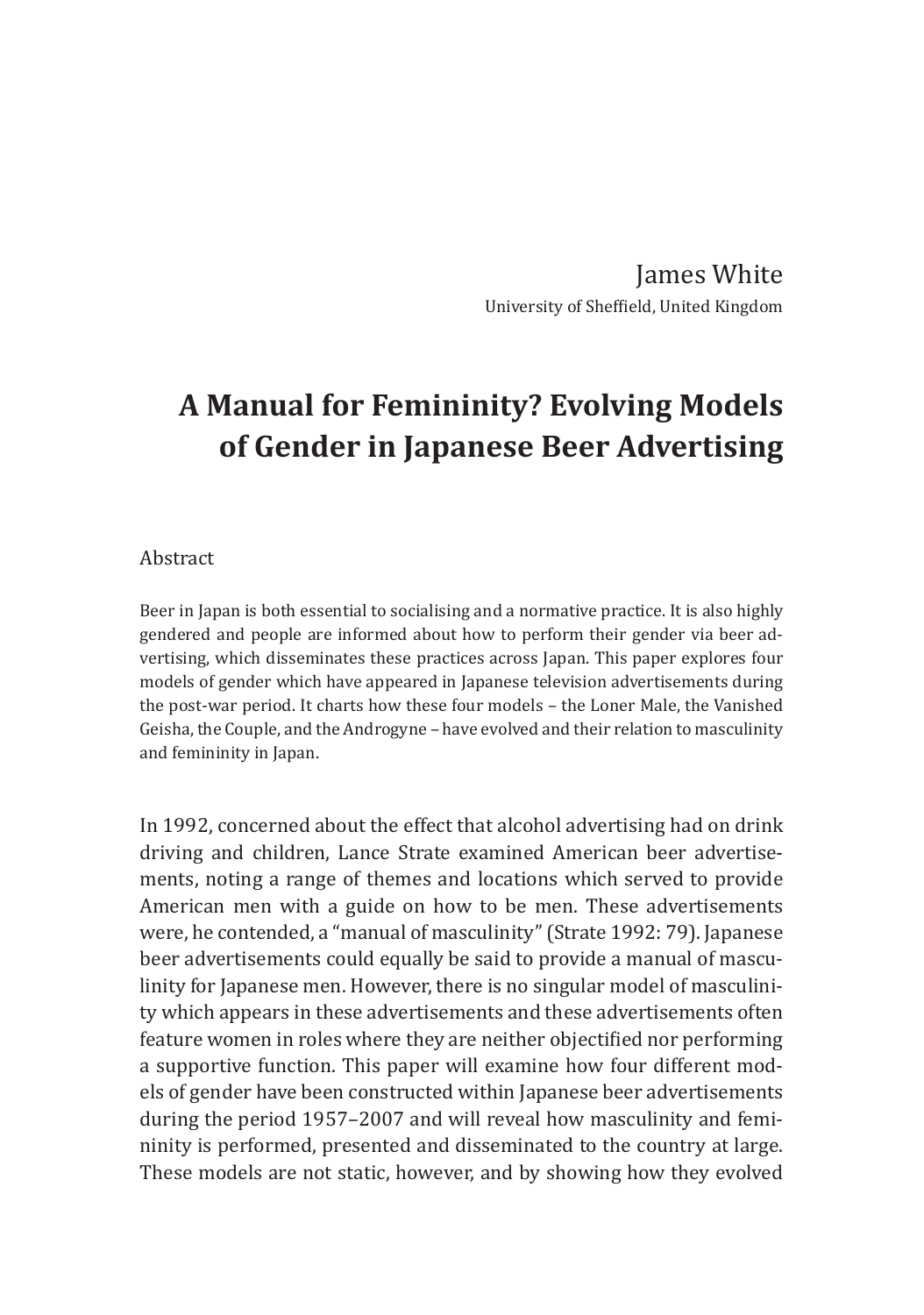during the post-war period, we can understand how differences in location and the type of beer advertised can affect representations.

Integral to socialisation in Japan, the importance of beer within Japanese society cannot be understated: it is not only a cultural object, but also a cultural performance, indicator and tool with its consumption especially a highly gendered activity. This activity is presented to a wide audience through television advertising, which, open as it is to decoding, requiring less prior knowledge, and featuring typical people and situations is easily understood and can have a powerful impact on values, beliefs and behaviour (Josephson 1996: 158, Kang 1997: 980, Romaine 1999: 252–254). It can be said to contain the latent and unconscious ideas that a society holds about itself and it disseminates not only methods of how to drink, but also particular models of masculinity and femininity back to its own population. A number of scholars have noted the hugely influential, and symbiotic, role that advertising plays in constructing gender (Barthel 1988: 6–7, Gilly 1988: 75, Gamson et al. 1992: 374, Romaine 1999: 282) with the roles and depictions of men and women in advertising sometimes reinforcing and others undermining "traditional" gender roles and behaviour. These four models – The Loner Male, The Vanished Geisha, the Couple, and The Androgyne – became prominent in beer advertising during the latter half of the twentieth century and could, with varying degrees of accuracy, be said to be particularly Japanese models of masculinity and femininity. Further locating these evolutions within wider socioeconomic events also provides an opportunity to utilise advertisements as a historical source in order to question and contextualise idealised representations of masculinity and femininity.

In order to show how the type of beer advertised was integral to these representations and their evolution, some background on the Japanese Beer Industry during this period as well as the methodology chosen to analyse these advertisements is necessary. Until recently, the Japanese beer industry was composed on the whole of five main breweries – Suntory, Kirin, Sapporo, Asahi, and Orion – which were national in scope and operated throughout this period so their adverts would have been seen throughout Japan (Suntory was a late comer into the market, however, arriving in 1964 – for more details of the evolution of the Japanese Beer Industry in English see Alexander). Beer surpassed sake as an embedded drinking practice by the 1960s (Gauntner 2002) and was starting to level off and decline (see figure A). In the 1980s, beer changed to match dietary habits with Asahi's development of *Super Dry* which consequently led to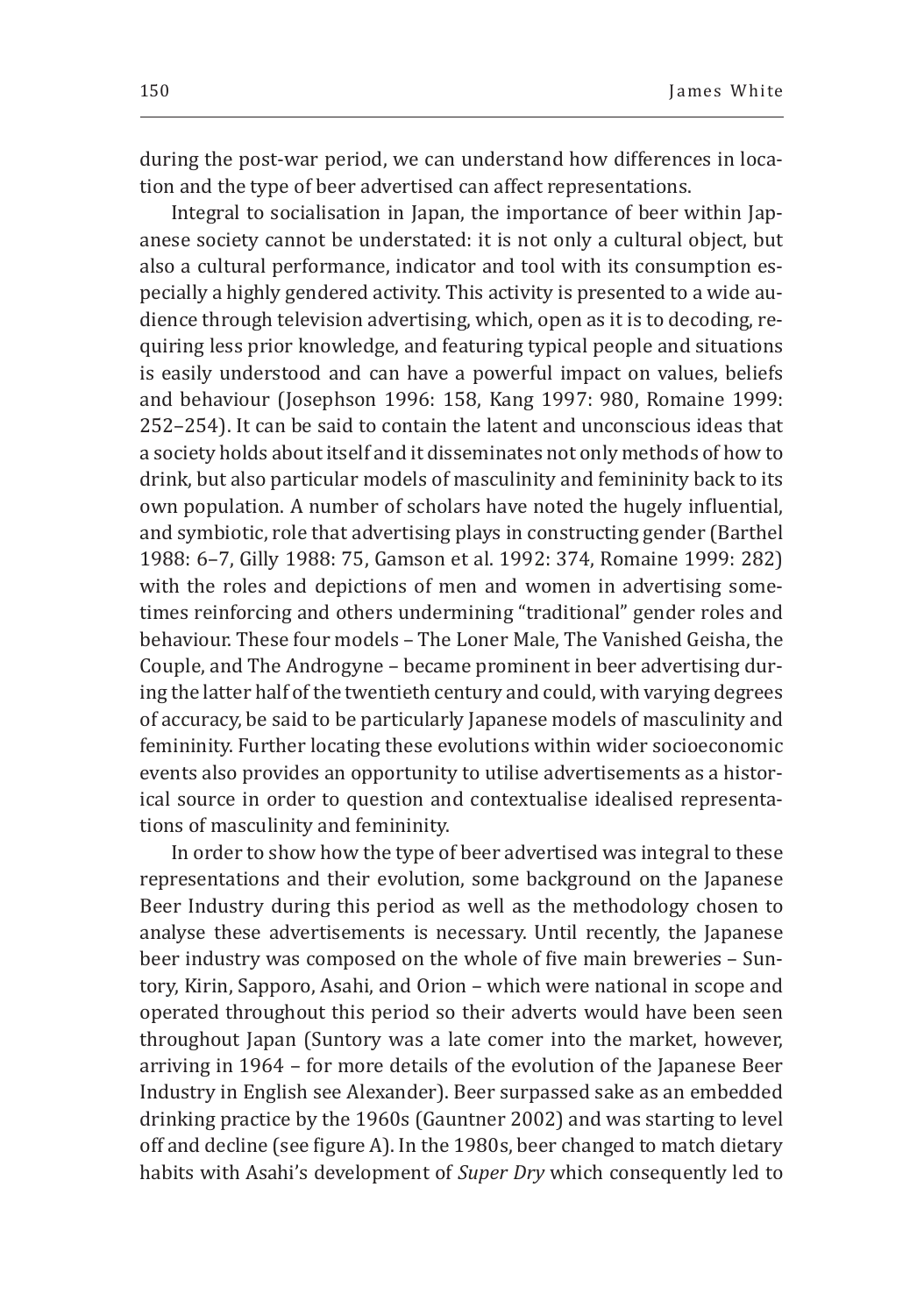a number of "dry" beers whilst Japan's peculiar tax system of taxing beer based on malt content hastened the development of *happ*ō*-shu* (low-malt beer) and third- or new-genre – a beer with no malt. The performers who appear in these advertisements have different, and significant, meanings compared to those who appear in the "real" beer advertisements. Whilst it would appear that "real" beer sales have been declining, their place has been taken by *Happ*ō*-shu* (graph A) and for all intents and purposes, whilst the beer market has suffered some decline, when one considers *happ*ō*-shu* to be beer, then it has remained steady for the last few years of the period of this study.

This study examines television beer advertisements from 1957 through to 2007. These advertisements, archived at the Dentsu Advertising Museum Library (www.admt.co.jp) or then extant on the beer company websites, were all broadcast during the period with sporting or special events- -associated advertisements excluded according to the framework used by Caillat and Muller in their study (Caillat et al. 1996). The adverts were analysed using a combination of the methods of John Fiske and Judith Williamson, both of whom have been influenced by Barthes' work on semiotics (Barthes 1972). Williamson, in her work *Decoding Advertisements* provides a number of methods which break down how advertisements create meaning, but the most important concept is that of referent systems whereby meanings of one object are used and transferred, and the product comes to mean the same (Williamson 2005: 25). Advertising has been called "an apparatus for reframing meanings" because of its ability to do this (Goldman 1992: 5). Fiske, in his work on analysing television, utilises concepts of connotation and denotation to provide a three-level approach which facilitates our understanding of how certain ideologies and ideas are presented via the use of, for example, camera angles, colour, framing and focus, amongst others (Fiske 1987: 4–5). Taken together, these two methods allow for an understanding of how these beer advertisements have constructed Japanese femininity and masculinity during the post-war period.

## **The Loner Male**

Using Connell's model of hegemonic masculinity, Dasgupta amongst others has defined the *salaryman* as being the dominant model of masculinity in Japan, idealised, desired and presented as such within the media (though alternative readings do exist, serving to both consolidate and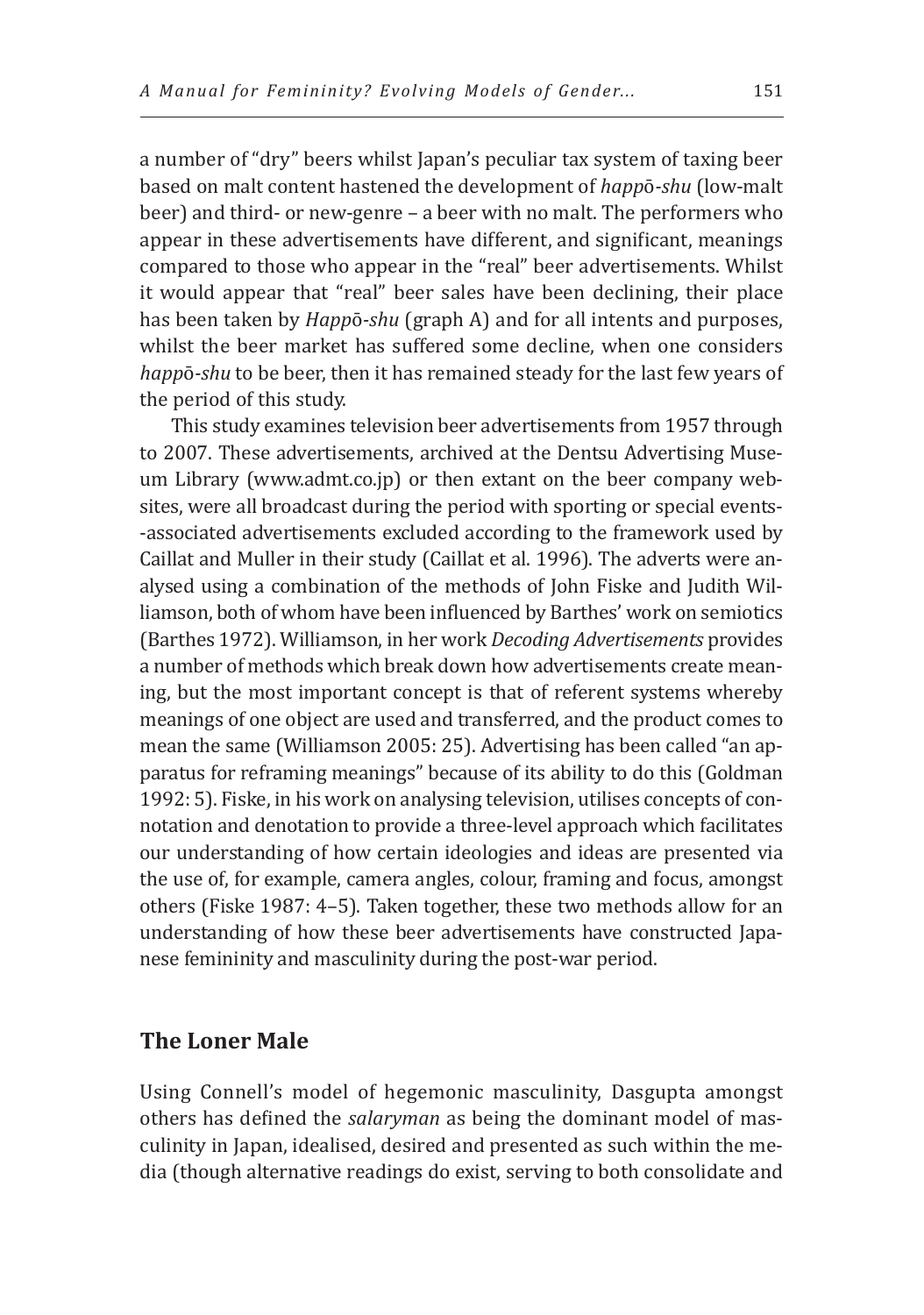destabilise this hegemonic discourse) (Dasgupta 2003: 127–128). However, within these adverts the ideal and idealised is not the *Salaryman*, but the Loner Male – alone, independent and exclusive, he stands both apart and distinct from society, lacking ties or social bonds. Whilst the *Salaryman* fulfils the normative discourse of heterosexuality, the Loner Male remains asexual, lacking desire and sexual urges. A series of adverts by Sapporo featuring the same performer from the 1970s were extremely useful in analysing this "Loner Male" as a model for masculinity. One, set upon a ship at sea, features a man dressed in a white top and red jeans, who walks down the length of a boat with a bottle and glass to the bow with various shots of seagulls and the sea. He clinks the bottle as if toasting, pours for himself and then drinks. Accompanying this is a shot of vertical script (connoting traditionalism/classicism) with the words *Otoko ha damatte… Sapporo Biiru* (Men are silent and… Sapporo Beer) scrolling down in Japanese.

According to Williamson, having the clothes of the performer match the product's colours results in the transferral of the meaning and qualities of the performer to the product (Williamson 2005: 20–22). Unlikely to resonate with the experience of most Japanese, the location of the ship makes no real sense, but signifies danger and isolation: the man is not connected to society in any way but is alone at sea, lacking relations with anyone. Were anyone else present he would not have committed the cultural faux-pas of pouring his own drink (see Befu for etiquette concerning social drinking). He is also travelling, escaping from society, independent with no family ties and no sexuality. It has been noted that Masculinity is often constructed and performed by disempowering the other, in this case, the feminine, via exclusion and rejection and this is so here for there is no other – this is the man alone. Opportunities to be masculine through being alone and independent are normally denied by society with men placed in situations where opportunities to express individuality or to exert control are repressed (Fiske 1987: 201). This ship should be a place of work where his individuality, independence and power are all repressed, but he, and only he (for no-one else appears to be on the ship) is able to drink when he wants.

We can therefore see that the qualities of masculinity, that which makes a man masculine, without access to his referent system, are solitariness, isolation, independence, and rejection of society. Not only is it a rejection of society, however, it is also a rejection of the other, of what is not present: family, stability, stasis and the feminine. These themes, of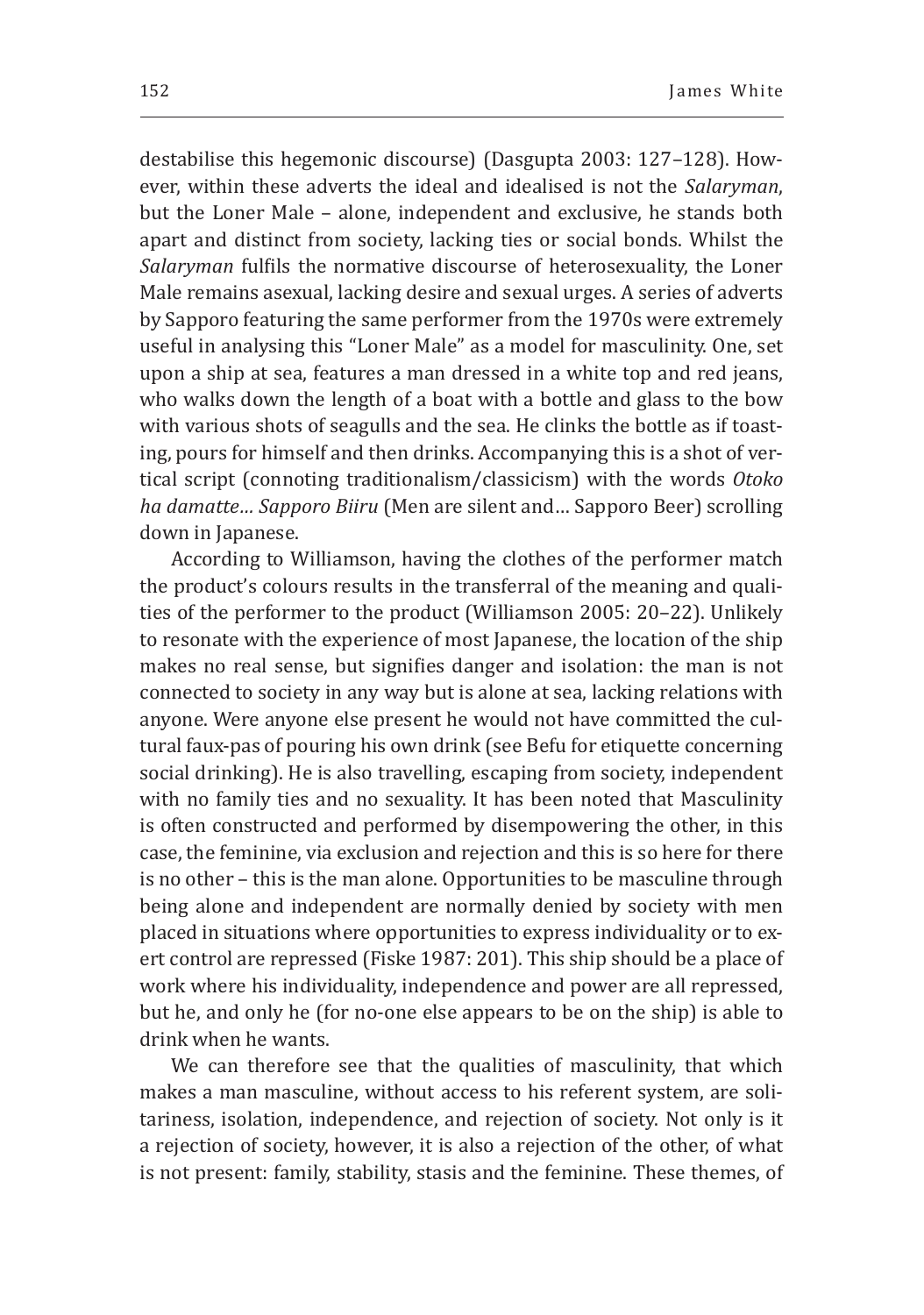independence and escape, emerge continuously in various adverts featuring men during this time period.

Accessing the referent system of the actor, however, reveals more about this Loner Male and allows for a deeper reading of his masculinity. The performer in this case is Mifune Toshirō who represents a very clear ideal of masculinity in Japan, with his film roles embodying independence, authority and dynamism. Mifune was also the genesis and expression of a certain masculinity in Euro-American discourse via various remakes of his films – *Shichinin no Samurai* (Kurosawa 1954) as the Magnificent Seven (Sturges 1960), *Yōjimbō* (Kurosawa 1961) as A Fistful of Dollars (Leone 1964) – and whilst his roles were typically that of the loner, he still operated within society unlike these advertisements where he is supremely independent. Noting the importance of non-verbosity to Japanese masculinity, the *Otoko wa damatte… Sapporo Biiru* catchphrase serves as an example of laconic Japanese masculinity (Lebra 1976: 78), but the most important factor is his independence and isolation from society. The lack of relationships with the opposite sex (or the same sex) could well be to signify masculine purity (Standish 2000: 49), but it also allows a subverted reading by marginalised sexualities. This Loner, then, is a stereotypical representation of masculinity. It is based on independence, isolation, age, the ability to shave (he utilises a straight blade razor at one point), individualism, and freedom from the constraints and obligations of society which are (illogically) represented by the lack of appearance of family, home or work.

These representations did evolve over the time period, however, with the Loner Male taking on a different form in more contemporary adverts, best exemplified by stars such as Yazawa Eikichi, a rock artist in his fifties, and Satō Kōichi, an actor in his forties. They both do various activities alone: Satō visits a *Yakitoriya (grilled chicken skewers bar)*, a *Ryōkan (Japanese Inn)*, a *Hamaguri* (Shellfish) barbecue Restaurant, and an *Oden (simmered foods often seen as masculine)* restaurant; whilst Yazawa visits an expensive *Sushi* Restaurant and partakes in *Hanami* (Cherry blossom viewing) thus positioning his masculinity as particularly Japanese*.*  Whilst slightly reminiscent in looks and age, Yazawa differs greatly from the model exemplified by Mifune. The New Loner Male does not reject society in these adverts, but operates within it and whilst solitary, they interact with other people with women no longer ex-scripted: they feature in background roles, are shown to drink, to be present and in Satō's case, to have direct contact with him. These Loner Males do not challenge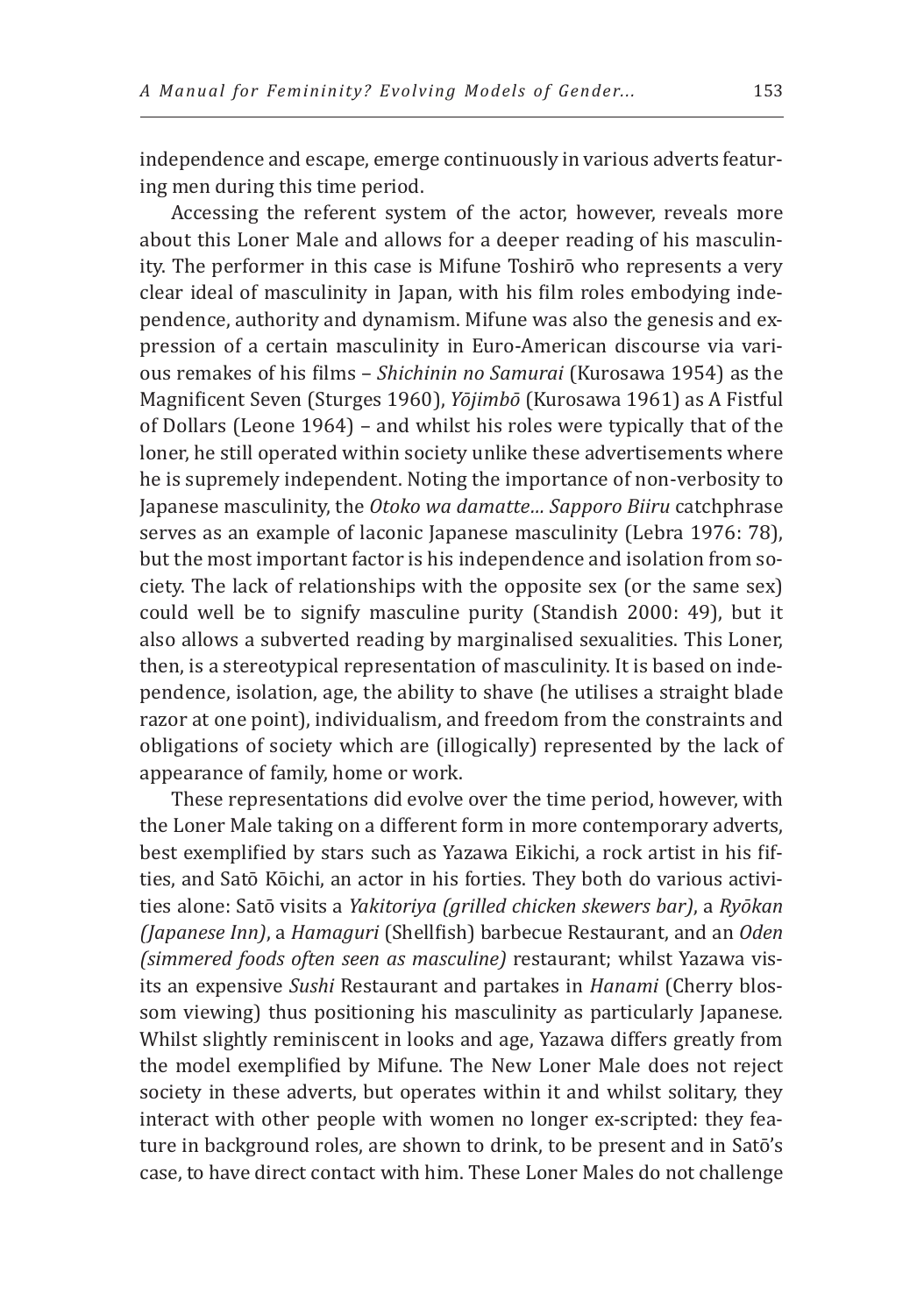the hegemonic masculinity (i.e., the *Salaryman*) as Mifune did but accept it: Satō, in fact, actually appears to be one as shown when he goes out for *Fugu* (blowfish). Now more patient, there is no rush to escape society to drink: Satō calmly considers his choice in the *Yakitoriya*, hesitating even; Yazawa saunters beneath the Cherry Blossoms; and they wait for food before drinking and do not slurp their beer. Less independent than before, they are now reliant upon others for providing their food and beverages.

This model of a Loner Male does evolve from Mifune's for whilst still nominally alone, their individualism is performed in conjunction with society. There is less independence and more interaction with women who are now visible and able to challenge masculinity as in the *Yakitoriya* when Satō's non-normative actions of hesitancy and lack of decisiveness can be contested. Masculinity is still positioned as having an age-status, but it is more accepting of the feminine and of society.

## **The Vanished Geisha**

A corollary to the Loner Male is the Vanished Geisha. Unlike the Loner Male, the woman on her own, away from society, does not exist. She is vanished – excised from the narrative. In fact, during the early half of this period, the woman on her own even *within* society does not exist as such, though women do appear with other performers. Considered unworthy of representation, femininity is denied, negated, and marginalised with beer consumption positioned as a masculine privilege, a practice done either in order to *be* a man or because one *is* a man. This can be explained by the concept of the masculine republic, whereby spaces for alcohol consumption are reserved for men whilst a woman drinking alone is seen as sexually available (Collins et al. 2002: 75). Furthermore, because femininity needs to be constructed as different from masculinity, women cannot be represented using the same themes. Femininity, deeply linked with society and civilization, cannot seek refuge from itself, but is instead the other, the society from which masculinity flees but within which it also seeks refuge. One Orion advertisement does feature a woman on her own, standing draped in a white cloak, billowing in the wind whilst deep, masculine voices chant, but unlike the Loner Male, she neither possesses beer nor drinks but waits passively and is thereby significantly different from the Loner Male. The question of whether women did drink or whether showing them drinking would have alienated men to the point where they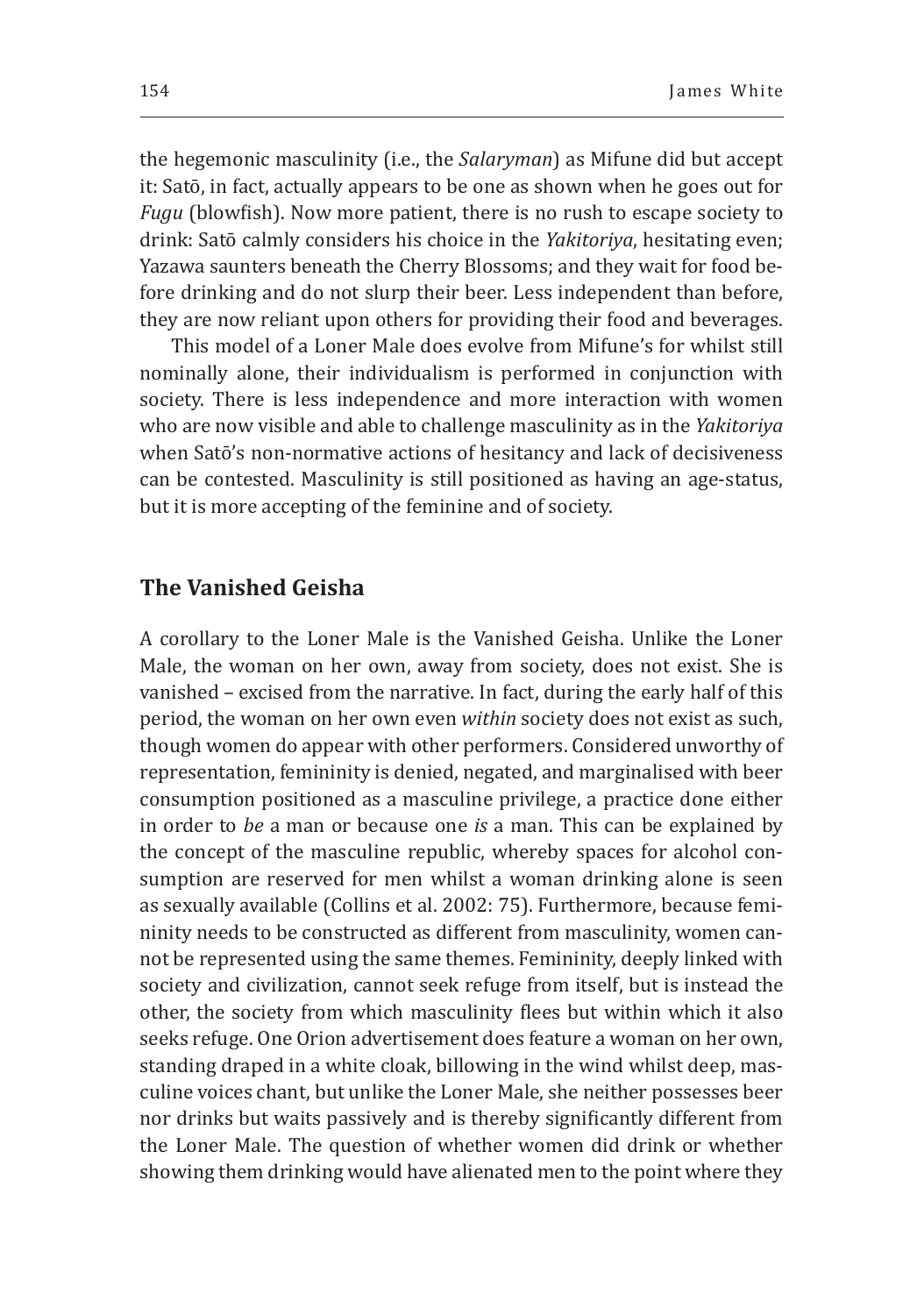ceased to consume beer does warrant further inquiry. The explanation for why women could not be shown drinking might lie in the fact that beer is seen as a reward for working and as women were not represented as working they therefore could not be rewarded (Mifune's Loner Male does not work in all his advertisements, but he is active – either riding horses or venturing into the wilderness). This of course fits in with certain idealised and mythologised ideas of women not having to work within the Professional Housewife ideal, one of the pillars of the Salaryman system and one which reflected certain class-based ideals (Ezawa 2010: 197–202).

This vanished Geisha, excised from the narrative and existing only by her non-appearance does evolve over time, however, and a lone woman performer does start to appear in the second half of this period. Exemplified by performers such as Wada Akiko, Araki Kurenai, and Asao Miwa, this representation attests to changing definitions of femininity, feminine behaviour and also the accepted presence of women in society. Similar to the Loner Male, femininity is now constructed on its own terms away from society, without reference to anyone else: newly liberated, the woman is free to drink. However, it must be noted that two of these performers (Wada and Araki) were not advertising "beer" as such but *Happōshu* – a lesser beer – and so an attempt to capture a market without alienating the core male market. It could equally be argued that since these beers are not proper or real beer (at least, according to Governmental definitions), then it is much easier to utilise themes of independence to market them to women, but the fact that Asao advertises the same beer as Yazawa (The Premium Malt's) would negate this argument to some degree. There is one significant difference between Mifune and Yazawa's Loner Male and the Loner Female – these women who do drink on their own are positioned as performing. Goldman contends that women are often defined by the image that they present to the world and the gaze that validates, defines, and objectifies them is often absent, situated instead in front of the performer, in the place of the viewer, and is often a man (Goldman 1992: 117–128). So whilst nominally alone, Wada and Araki are in fact validated through performing and through the gaze of the spectator; however, whilst Wada and Araki both drink and are performing, they do offer differing models of this Loner Female: Wada glugs, Araki sips; Wada is older, Araki younger; Wada's hair is shorter, more masculine, Araki's is longer, more feminine – drinking is now an acceptable practice for all women with a range of behaviours and performances, both masculine and feminine, now permissible. We can therefore see that the Loner Fe-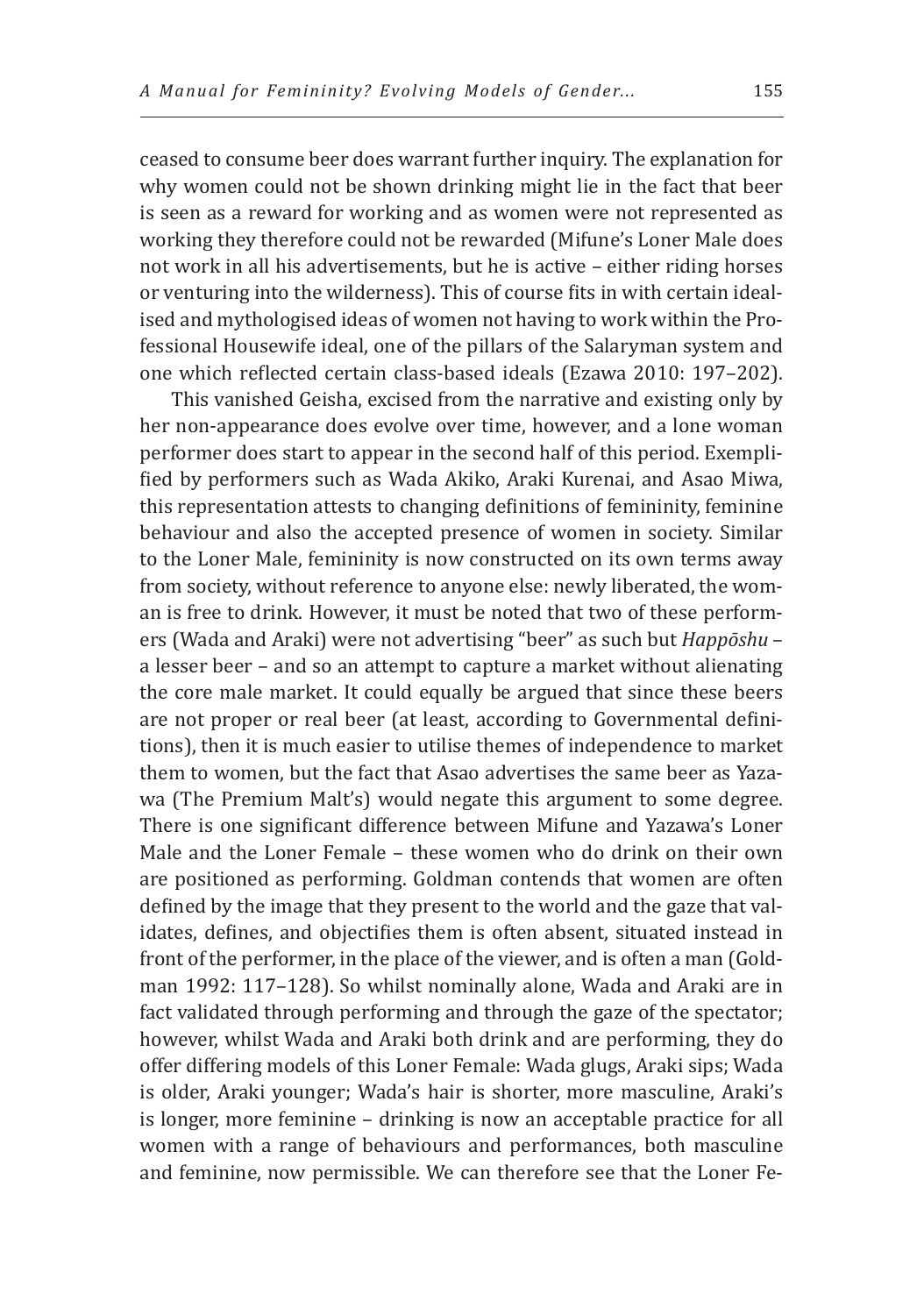male represents a variety of femininities and whilst nominally constructed on the notion of the male gaze, they are performing somewhat independently, subverting a feminine-marked activity such as shopping by buying beer for themselves rather than an ideologically-mandated male partner. Furthermore, the Loner Female shows not only an integration of different femininities into Japanese society but also the integration of minorities: Wada Akiko (Horipro Inc 2005) 'came out' around this time as *Zainichi* Korean (Japan-born 'ethnic' minorities). Not only does she represent a Japanese femininity which can drink, but also a minority which can represent Japanese femininity. Changing performances of femininity and masculinity as represented through the model of the Loner are now visible: solitary drinking away from society is no longer a necessary factor in the performance of masculinity for whilst still individual and solitary, it is performed within social settings, integrating and interacting with other individuals. With the greater representation of the Loner Woman in adverts, solitary drinking has become degendered: it is an acceptable practice for anyone and an acceptable practice anywhere; although it must be noted that women are still restricted from performing this activity within the "masculine republics" of restaurants or *Izakaya* (recent advertisements (2010 onwards such as for *The Premium Malt's*) have evolved with women appearing in restaurants alone, but these were not viewed as part of this data set).

## **The Couple**

Whilst the Loner Male and the Vanished Geisha/Loner Female represent solitary drinking and a femininity and masculinity constructed absent the presence of a sexuality which can only be assumed (and the logical assumption would be that these models of femininity and masculinity are asexual in that there is no presence of a preference in any way), another model does position different-sex relationships as normative (Mostow has noted how labels such as homosexual and heterosexual are inadequate to describe sexual preferences in different periods (Mostow 2003)). The Couple in this case is exemplified by two performers who embark upon various activities together, which naturally involve beer at some point. During these activities, which include a steam-train journey, stilt-walking, and a tandem-bicycle ride, the woman is present and does hold a beer. On the surface, it appears an equal relationship. The couple in this series of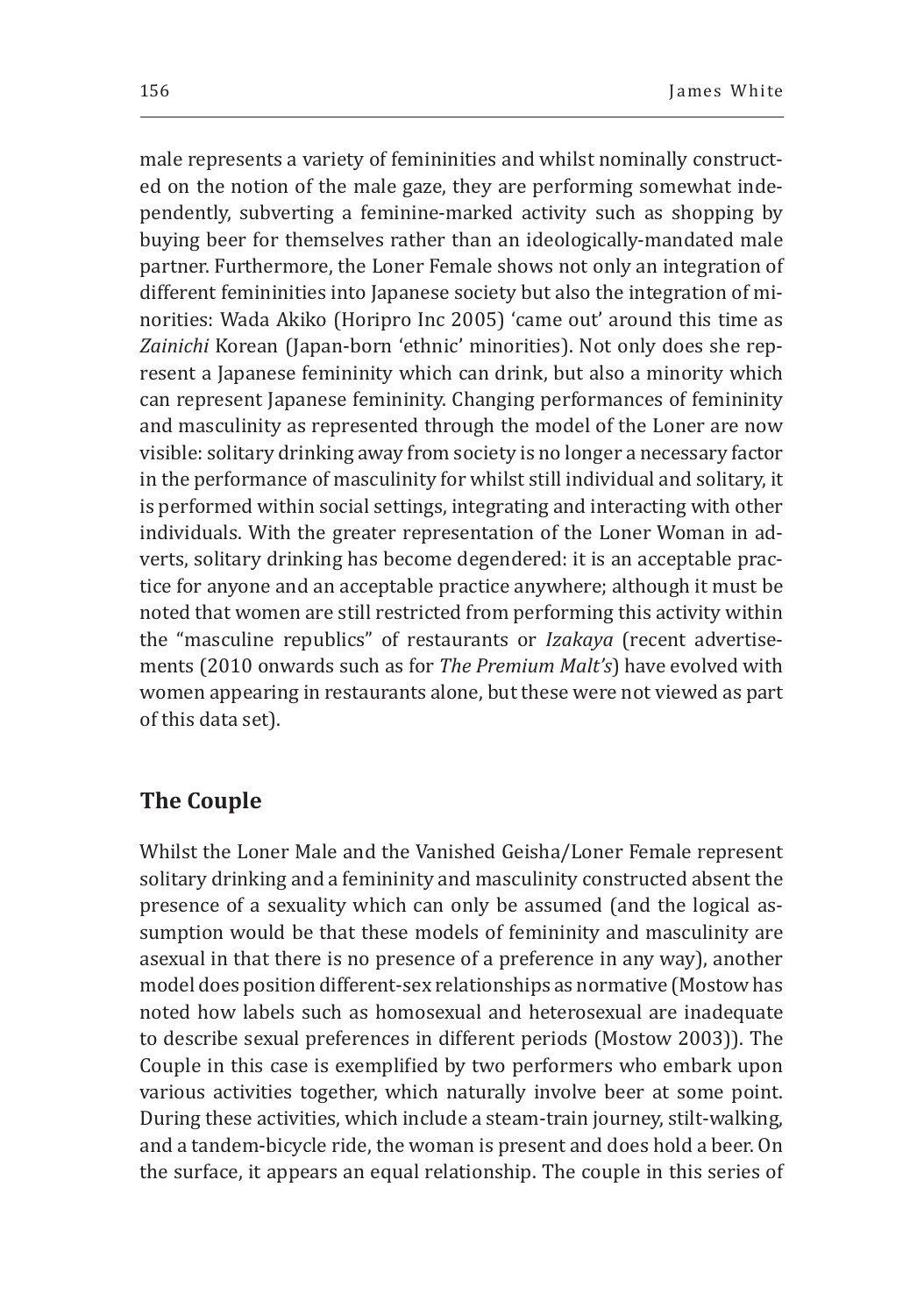adverts was married in real life and both were actors: Kishida Kyōko and Nakaya Noboru, with Kishida featuring in the films *Sanma no Aji* (1964) [An Autumn Afternoon] by Ozu Yasujiro, and *Otoko Girai* (1964) [I Hate Men] where she preferred to stay single rather than marry and thus became a signifier for feminism and independence.

When we analyse the advertisements more closely, it is clear that femininity is performed by being subordinated to masculinity with this practice of subordination then an integral component in the performance of gender: casual-dominance marks a male as a man, and subordination to the man marks a female as a woman. During all the activities that they do it is Nakaya who leads, points, and controls with Kishida following. The man is positioned as the leader, as in charge; she accompanies him and lacks her own volition. She is subordinated through a system of casual-dominance, that is, dominance that is natural and uncoerced. Femininity is shown (not performed) through appearance with a woman's value in how she looks (Barthel 1988: 9, Goldman 1992: 100) and this is reflected in the tandem scene. Whilst Nakaya wears a helmet and sunglasses, thus protecting his head – the source of authority and knowledge – Kishida wears only a hat to protect her face from the sun. In fact, this hat is ever present and fits in with Ashikari's theory of the "White Face" – a form of make-up which signifies gender and class and which positions the ideal Japanese woman as middle-class whose face is untouched by the sun (Ashikari 2003: 75).

Kishida's version of femininity is also associated with children to some degree – in one advert out of this series, Kishida plays hopscotch with a child whilst Nakaya smokes thereby reinforcing the convention where women are likened to children (Kang 1997, Romaine 1999: 78) and it could be further argued that this activity is so trivial that no male gaze is necessary to validate it. Given the polysemous nature of advertisements (Fiske 1987: 12, Fairclough 2003: 124–125) however, Kishida could equally be independent to such a degree that no male gaze is necessary, that she is free to play whilst it is Nakaya who guards the luggage, here replacing the home. One issue with concepts and theories used for analysing advertising and media products is that the various readings can always be contested with, for example, this same advertisement positioning protection as a masculine duty which liberates the feminine to deal with nurturing activities. The fact that Kishida does follow Nakaya, however, does indicate the subordinate position of femininity to the masculine with only Nakaya consuming beer within these advertisements whilst maintaining control of the resources (the beer bottle). Equally, the act of non-pouring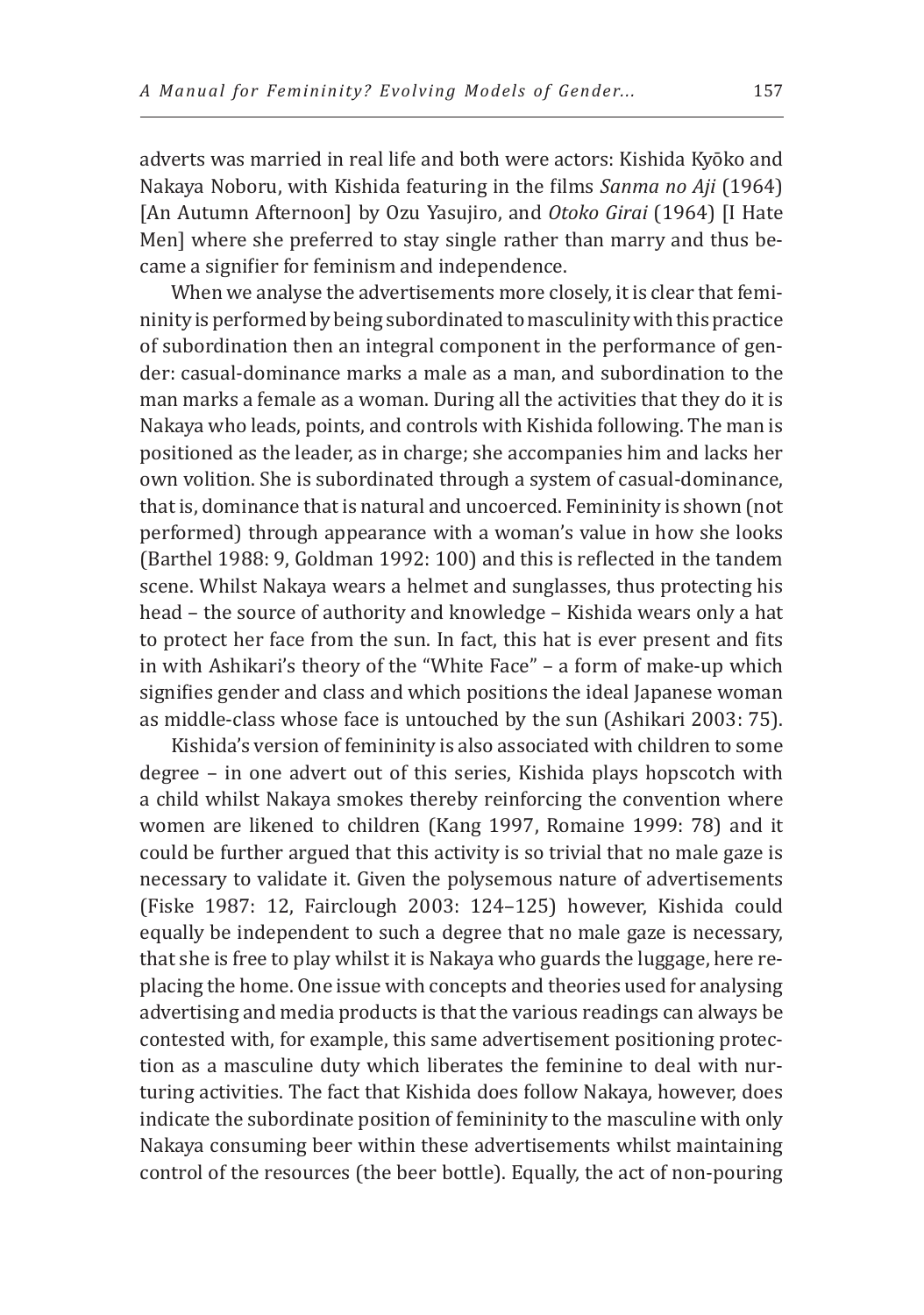could be read as either a sign of lack of subordination or equally as a sign that they are not equals; though given the way in which pouring can be a means to access superiors within Japan, it is mostly just a sign of familiarity.

In this model, femininity and masculinity are performed by interacting with the other gender with no division into separate feminine or masculine spheres. Whilst it could be read that the man has the power to invade what was once a feminine sphere, the home, the very fact that they travel together and interact outside would indicate that the division has been discarded. Masculinity is performed by casually-dominating women, but this model of masculinity does not reject or ex-script them and so can be said to be a slight improvement over the Loner Man as exemplified by Mifune Toshirō. These adverts are to be commended for featuring a couple together and showing relations between the genders however femininity is performed through the presence of men: women lack knowledge, self-will and independence and the presence of a man validates her existence for she is only able to perform any activities when there is a man present, under his direction. This model does evolve, however, with more contemporary couples who are younger and engaging in activities equally, and unlike Kishida and Nakaya, both drinking (Kishida often held the beer but did not actually drink) thus providing an example of beer and its consumption being ungendered.

A series of adverts for Kirin's *Happōshu*, *Enjuku*, appear to have similar themes of subordination to the Kishida-Nakaya Kirin models. They also demonstrate how texts can be subverted or mis-read. It features an older man and a younger woman performing various activites in a rural, tropical, and needless to say, "exotic" location – one which has little relation to the urbanised living of most Japanese. They cycle, visit stores and relax by having a beer before their corporeal bodies fade and become beer cans – a technique which Williamson has noted is used to connect the product and performer with the same qualities (Williamson 2005: 140). Again, the woman wears a hat, the man leads and is copied by the woman and is also appellated "Ken-Chan" by various people – an old woman in a small store, a man in a port (an examination of these roles would consider in the reinforcement of certain employment roles as a factor in gender construction). Before turning into cans, the woman toasts (and teases) the man with this appellation. Whilst this could be read as mocking patriarchal power, he is named whilst she lacks any identity of her own and thus exists only in a supporting role. We see here then a heterosexist dis-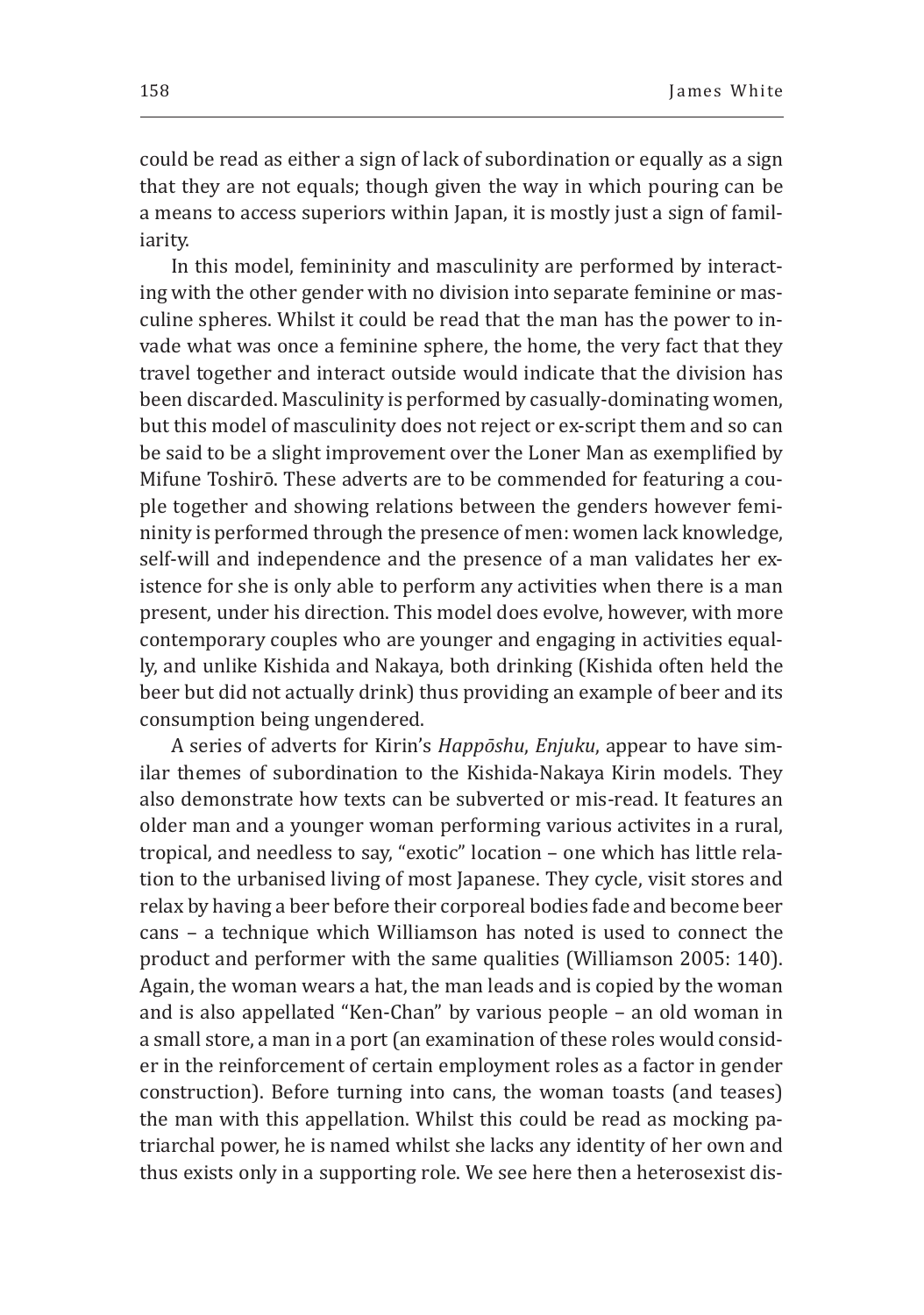course of gender and the subordination of women with free will and the authority to lead the preserve of men within opposite sex relationships. This reading is not, however, the reading that is intended by the advertisers – within that reading, which was available on the website, they are father and daughter and she has come to visit him in his retirement. This shows how the reading of advertisements can be different to that which is intended. The advert still positions masculinity and femininity in stereotypical roles, however, and were we to follow Stern's advocacy of adopting sex reversal as a technique of analysis for advertisements (Stern 1993) we could see the incongruity of a son visiting a mother and doing the same activities in the same way and same locations and how naturalised and taken for granted this relationship and situation seems. It is the man's ability to retire because he had an occupation and was able to sever ties to move location whereas the woman would presumably still be shown in her original home in Tokyo. From a certain viewpoint, then, this man also serves as a model for the older, Loner Male: rejecting mainstream society and living alone, but also able to operate within society.

The Couple, it must be noted, is heterosexist, denying and marginalising the existence of same sex relationships, which like the Loner Female are conspicuous by their absence. Whilst some advertisements can be read as featuring same-sex relationships in that men outnumber women in group scenes (Orion, for example), it is possible, though unlikely, to be the preferred reading. Some of the men could also be asexual. Same sex couples do not seem to appear or to exist in any way that could be considered significant. A number of scholars have documented the existence of same-sex practices and relationships in different points in Japan's history (Pflugfelder 1992, McLelland 2003, Curran et al. 2005), but their representation is non-existent within these beer advertisements: sexuality is hetero-normative.

Both femininity and masculinity in this model has evolved. Initially performed via casual-subordination to men and requiring protecting one's appearance to operate in the same sphere, the relationship between the Couple became more equal with technical knowledge and ability no longer the preserve solely of masculinity. Masculinity is often constructed, and sustained, via a negation of same-sex relations (Connell 1992: 736, Donaldson 1993: 648) and in this model, both it and femininity is performed through opposite-sex relations: whilst evolving in some aspects, then, this model ignores the various lived experiences of numerous people in Japan whose sexualities do not match the normative discourse of heterosexuality.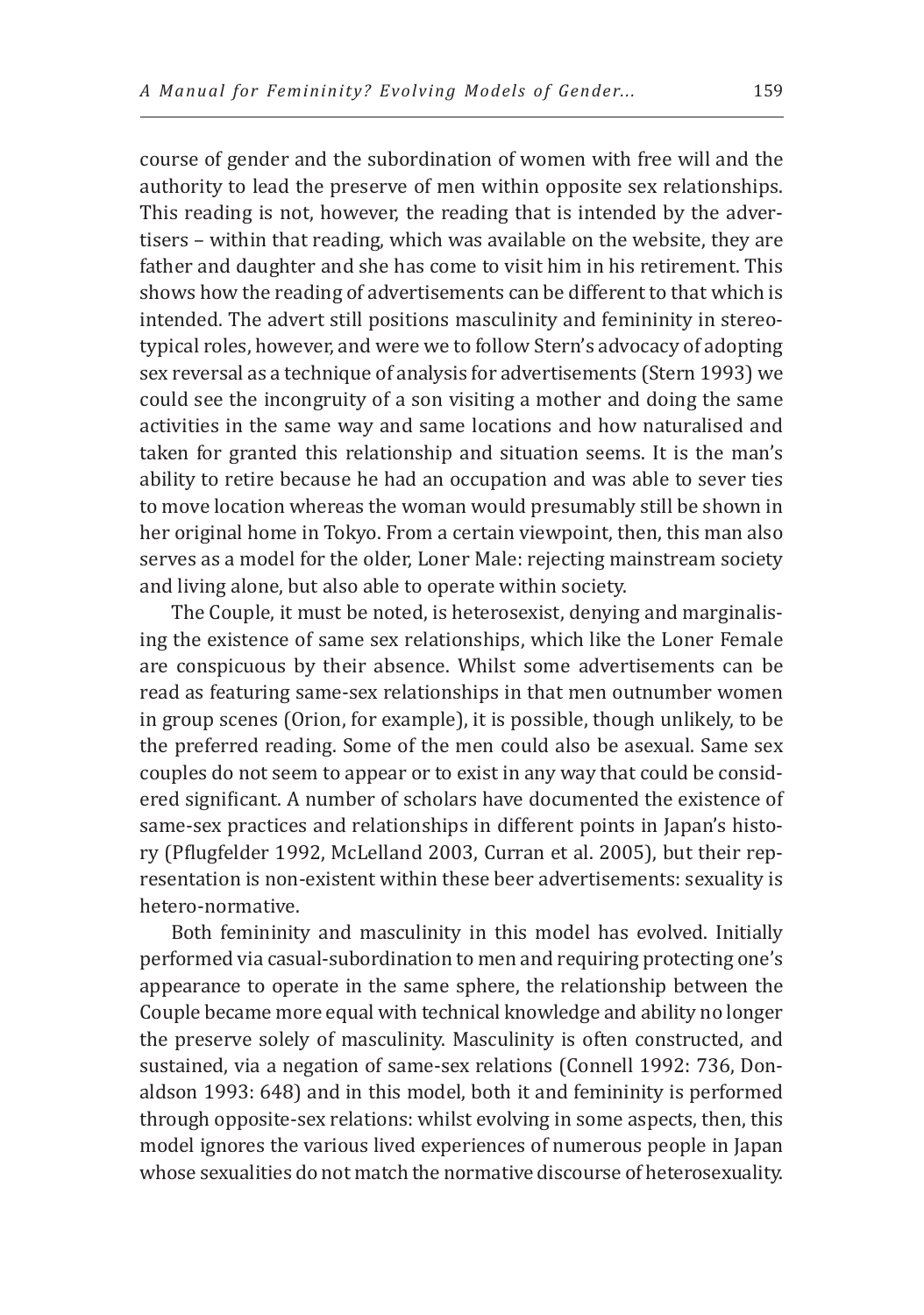## **The Androgyne**

Whilst the other models have evolved in some way and been notable by their absence, it is the final model of gender which provides the greatest evidence of change and evolving attitudes – or at least, evidence of an attempt to capture market share. Acknowledging the existence of different identities, The Androgyne is a more dynamic model of gender, featuring actors whose gender performance cannot be categorised as overtly masculine or feminine. The shifting boundaries of gender can be seen in a variety of adverts from the pre-contemporary period where gender-marked clothing and activities came to be used predominantly by both sexes. This can be seen in the advertisements by Kirin featuring Kishida and Nakaya, which, although only a small example, are illuminating. In many of these adverts, Kishida wears trousers, an item of clothing which has typically been used to mark the male-sexed body as masculine (at least in "Western" discourse). The adoption of marked clothing by women can be said to be an indicator of greater equality and an assault on the privileges that have been assigned to men. Femininity is now free to change its markers and so there is some blurring of gender distinctions: trousers no longer maketh the man. However, Kishida is still marked as a woman in other ways: her hat, as noted, indicates her need for her appearance to be protected and as Romaine notes, uni-sex clothing is generally an acceptance of females adopting masculine coded dress: this would only truly be a shifting of boundaries were a man able to wear a skirt or carry a hand-bag and not be coded as effeminate (Romaine 1999: 309). The gender differences then are not blurring really, but instead women having to adopt the markers of masculinity in order to gain parity.

Kishida does not truly count as the Androgyne and it is only recently that this model has appeared and it is best represented by a performer mentioned previously, Wada Akiko, and by Katori Shingo of SMAP fame. Wada is a representation of femininity not just as the Loner Woman, but also of the shifting boundaries of gender. Wada's gender performance is very masculine: she has a deep voice, broad shoulders, is tall and as McLelland notes, "does not use the hyper-feminine speech used by other female personalities… [she] is somewhat forward and aggressive in her interaction with men" (McLelland 2000: 44–45). Wada, however, has changed her gender performance *recently*: on the cover of her 1960s albums she appears with more feminine hair and it is only in recent years that she has come to have shorter, more "mannish" hair, further reinforcing the notion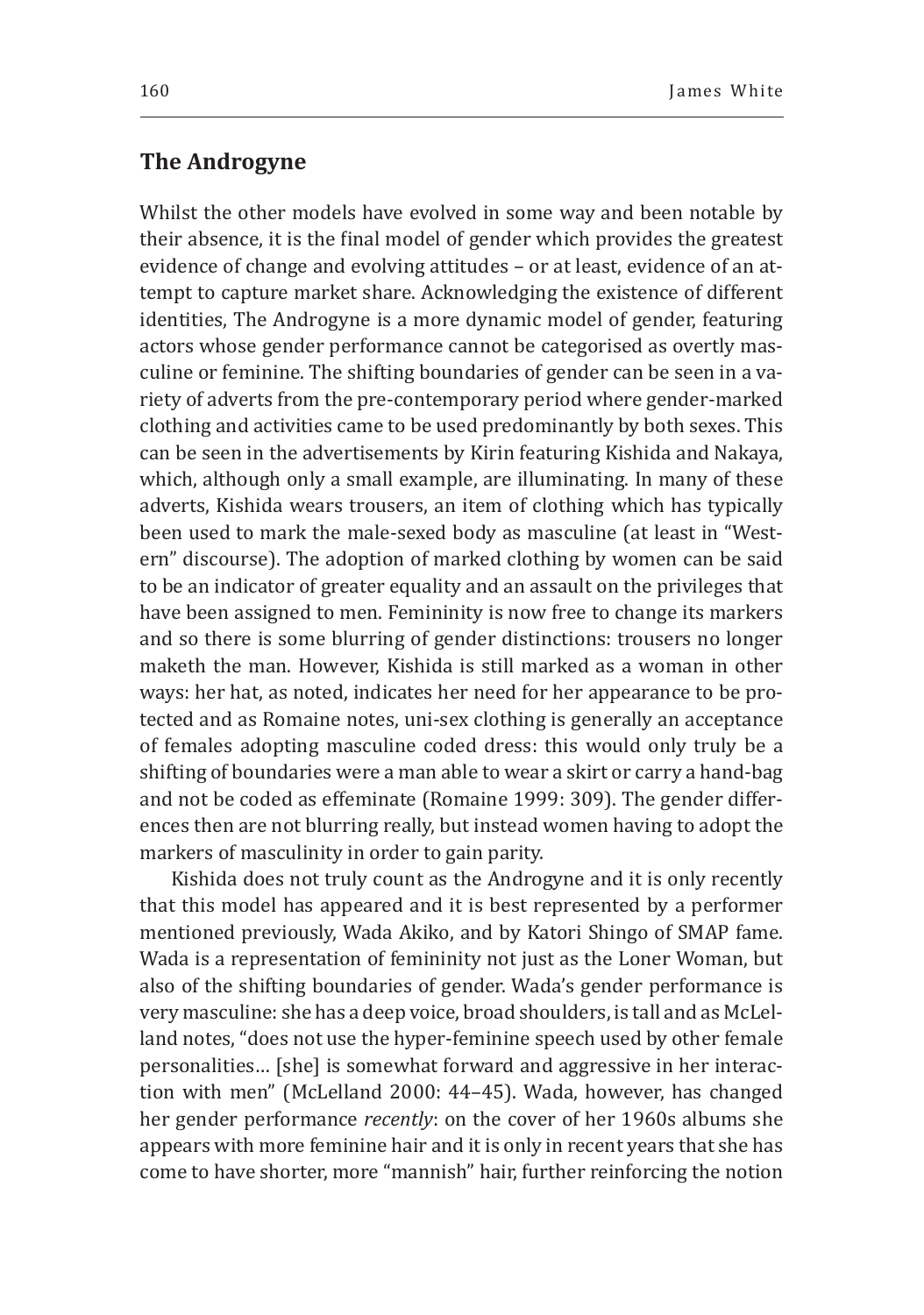of shifting gender boundaries which allows Wada to change her appearance and to still be used to represent a model of femininity.

Katori is a member of SMAP, a ubiquitous Japanese boy band founded by Johnny Kitagawa whose talent agency was called the "Pretty-Man Factory" (Schilling 1997: 232). The use of Katori in Asahi adverts shows an attempt to appeal to alternative consumers and also represents an acceptance of a more ambiguously-constructed masculinity. As well as singing, SMAP also "act" in television dramas and the SMAP stars (there are five) are highly androgynous: they cross gender boundaries, have long hair, are sometimes seen wearing dresses, and are also positioned as sex objects, revealing their bodies for audience enjoyment and this androgynous image, though constructed for heterosexual female enjoyment (Darling-Wolf 2004: 359–362) has "won them an enthusiastic following among gay men" (Schilling 1997: 237). Darling-Wolf notes that the construction of masculinity through SMAP's blatant portrayal as sex objects which appeal to both gay men and to women as sexual fantasies may be disruptive and can offer "potentially liberating ways for women and gay males to explore their sexual identity" (Darling-Wolf 2004: 367). Given that many of Shingo's roles involve assuming feminine-associated performances and qualities including a nursery school teacher (Schilling 1997: 232) it can be said that these roles subordinate women by adopting the qualities associated with them whilst women gain neither equality nor comparative status, but by adopting these roles, Shingo also serves to challenge normative models of masculinity by showing caring and nurturing as being masculine qualities which men are able to incorporate into their conceptions of masculinity.

The use of these two performers, Wada and Katori, is indicative of the changes that gender is undergoing as a set of practices in Japan and may be indicative of a shift in the conception of ideal masculinity and femininity in Japan. By crossing various boundaries, both performers allow for a range of practices deemed masculine or feminine to be performed by either men and women without their sexual orientation being brought into question. Katori is the antithesis of the Salaryman and Wada the antithesis of the passive female: she diverges from the ideal femininity of the past – neither demure, quiet, slight, nor subordinated and yet still a woman. Yet it is perhaps of the fact that they are "the Androgyne" that both are not used for 'real' beer: Wada is both too powerful and too ambiguous to be featured in the advertisements interacting with 'real' men, whose masculinity would be infringed by her presence (though she does do so on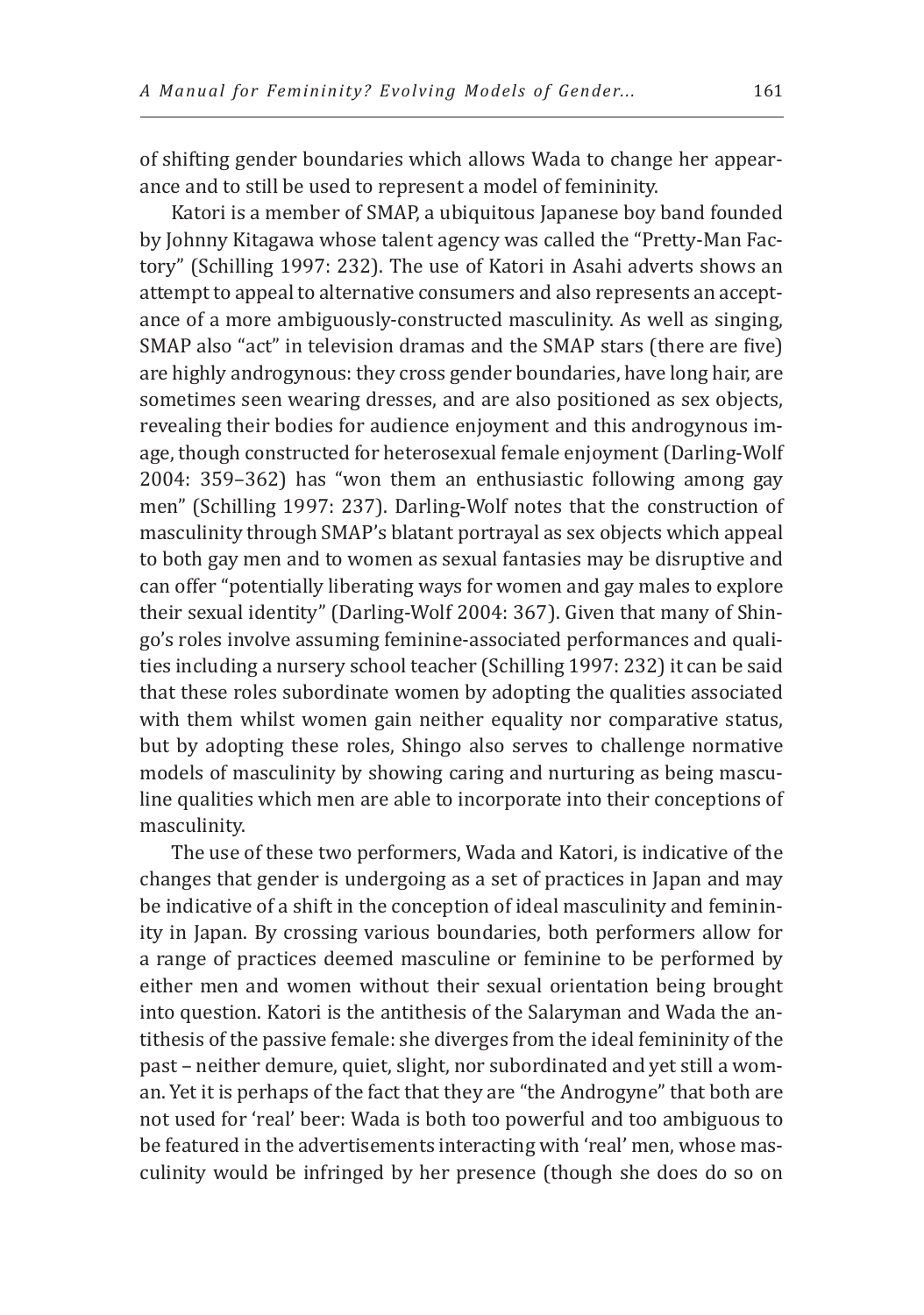various variety shows); Katori's sexuality and performance is too fluid for adverts for the real beer which the older generation drinks, and since his appeal is to a female audience, to whom Happōshu would seem attractive, it makes sense that he advertises this beer.

With television beer advertisements, gender is blurring and practices and performances are becoming more fluid and free with individuals who do not fit into traditional practices and performances appearing to sell beer (though it must be noted here that many traditional performances, theatre- -wise, in Japan are ambiguous and fluid, with male and female roles in Kabuki a case in point. Mark McLelland has pointed out how cross-dressing within certain spaces is not associated with same-sex desire and is indeed tolerated as part of a celebrity's performance (McLelland 2000: 48). There is still a degree of restraint within these advertisements, however, for whilst Katori can alter his appearance with his hair dyed white, the hair of the women who appear remains dark and the ability to change one's appearance, adopting markers of femininity or masculinity, appears to be restricted to men. Wada's performance is not overtly androgynous in that she performs with some markers of femininity (a dress, earrings) and so whilst we can see that gender is changing with previously marginalised models becoming more accepted, the androgyny only goes so far.

## **Conclusion**

These four models attest to the wide diversity of masculinities and femininities that have been performed in Japan during the post-war period. We can see how each model has evolved over time, never remaining static but changing and adapting. Unlike Strate's work which featured types according to brand and which was synchronic, the models of gender in Japanese beer advertisements cross beer brands and feature women and a range of masculinities and femininities that evolve over time. Essential to these understandings is the location where they take place with, as Copeland pointing out, the meaning of gender changing significantly when that same Loner Male is transferred from the open sea to his bedroom with the beer consumed not at the front of a ship, but in front of a computer (Copeland 2013). This remains true for all the models within these advertisements as the location of the gender performance remains an essential element alongside the markers and the non/appearance of other performers.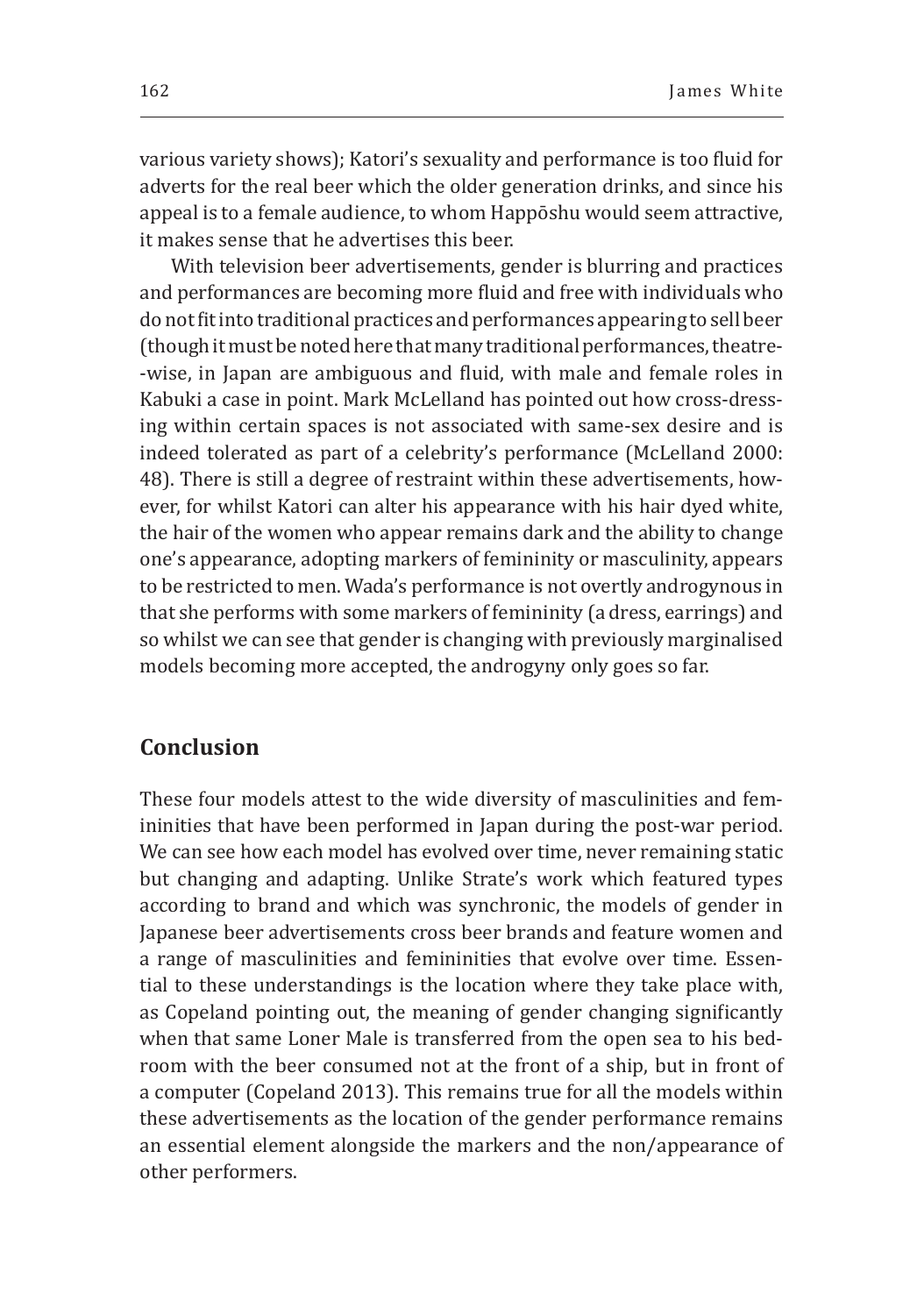

Figure A: Beer Shipping (including Happōshu) and Advertising Expenditure (1955–2012)

Source: Dentsu Inc 1987 (revised figures for 1985/6), 2000, 2013; Kirin Holdings Company Ltd 2012.

These four models are not exclusive, however, with various other iterations and their accompanying referent systems present and used, including notions of *wen-wu/bun-bu (Martial/Literary)* (Louie et al. 2003), the intersection of both paid and domestic labour, and the use of non- -Japanese (appearance) all creating a plethora of models. Furthermore, the polysemous nature of advertisements, alluded to earlier, means that the analysis differs depending on the person, or even the circumstances of that person so were this analysis to be performed a few years hence, it would be markedly different. This paper, then, is only a snapshot of this period and this area remains ripe for further study. One issue with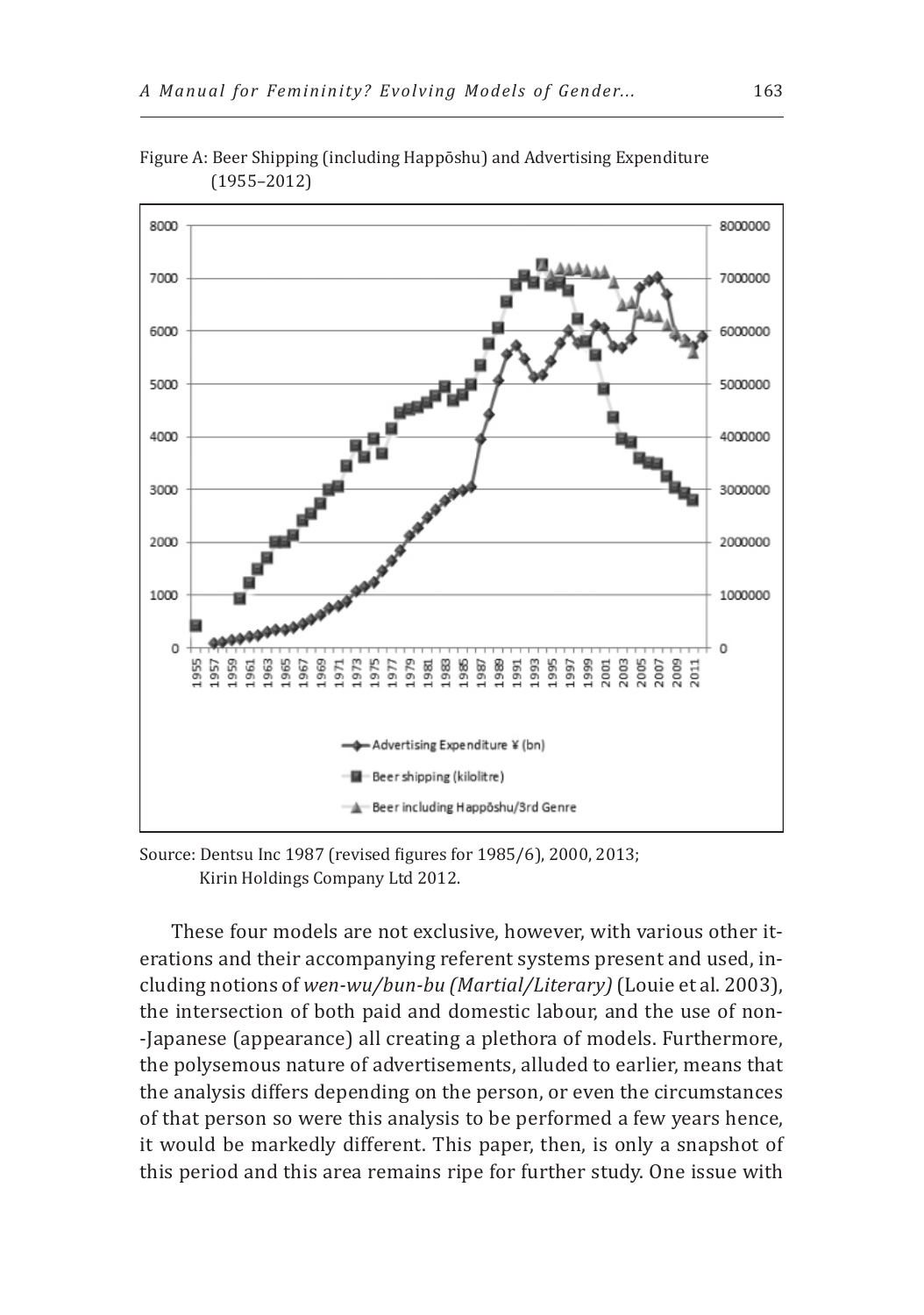the analysis here is that it only examines the content of these advertisements and not what influenced these choices nor the conditions that the industry was undergoing at the time. Furthermore, as Moeran points out, various analyses of advertising, including semiotic-based ones, often neglect the position of advertisements within campaigns or the conventions of the industry all whilst relying upon the brilliance of the individual analyst (Moeran 1996: 32). By analysing one product, beer, the complaint concerning the conventions can be addressed, whilst the use of Williamson's techniques does help understand the various techniques used to construct an advertisement. The background and commentary on these advertisements therefore deserves to be studied and if done so, would go so way to putting Moeran's concerns to rest.

#### Bibliography

- Ashikari Mikiko (2003), "The Memory of the Women's White Faces: Japaneseness and the Ideal Image of Women", *Japan Forum*, 15(1), pp. 55–79, available at [2 June 2014].
- Barthel D. L. (1988), *Putting on Appearances: Gender and Advertising*, Philadelphia: Temple University Press, available at www.questia.com
- Barthes R. (1972), *Mythologies*, trans. A. Lavers, New York: Hill and Wang.
- Caillat Z. and Mueller B. (1996), "The Influence of Culture on American and British Advertising: An Exploratory Comparison of Beer Advertising", *Journal of Advertising Research*, 36(3), pp. 79–88.
- Collins T. and Vamplew W. (2002), *Mud, Sweat, and Beers: A Cultural History of Sport and Alcohol*, New York: Berg.
- Connell R. W. (1992), "A Very Straight Gay: Masculinity, Homosexual Experience, and the Dynamics of Gender", *American Sociological Review*, 57(6), pp. 735–751, available at [17 September 2012].
- Copeland R. (2013), "Advice for The Loner Male The Case of (the) Lager and the Rōnin: Models of Gender in Japanese Beer Adverts (TV)" – James White, in: University of British Columbia.
- Curran B. and Welker J. (2005), "From *The Well of Loneliness* to the *Akarui Rezubian*: Western Translation and Japanese Lesbian Identities", in: M. J. McLelland and R. Dasgupta (eds.), *Genders, transgenders and sexualities in Japan*, Asia's transformations, London, New York: Routledge, pp. 65–80.
- Darling-Wolf F. (2004), "SMAP, Sex, and Masculinity: Constructing the Perfect Female Fantasy in Japanese Popular Music", *Popular Music and Society*, 27(3), pp. 357– 370, available at [2 June 2014].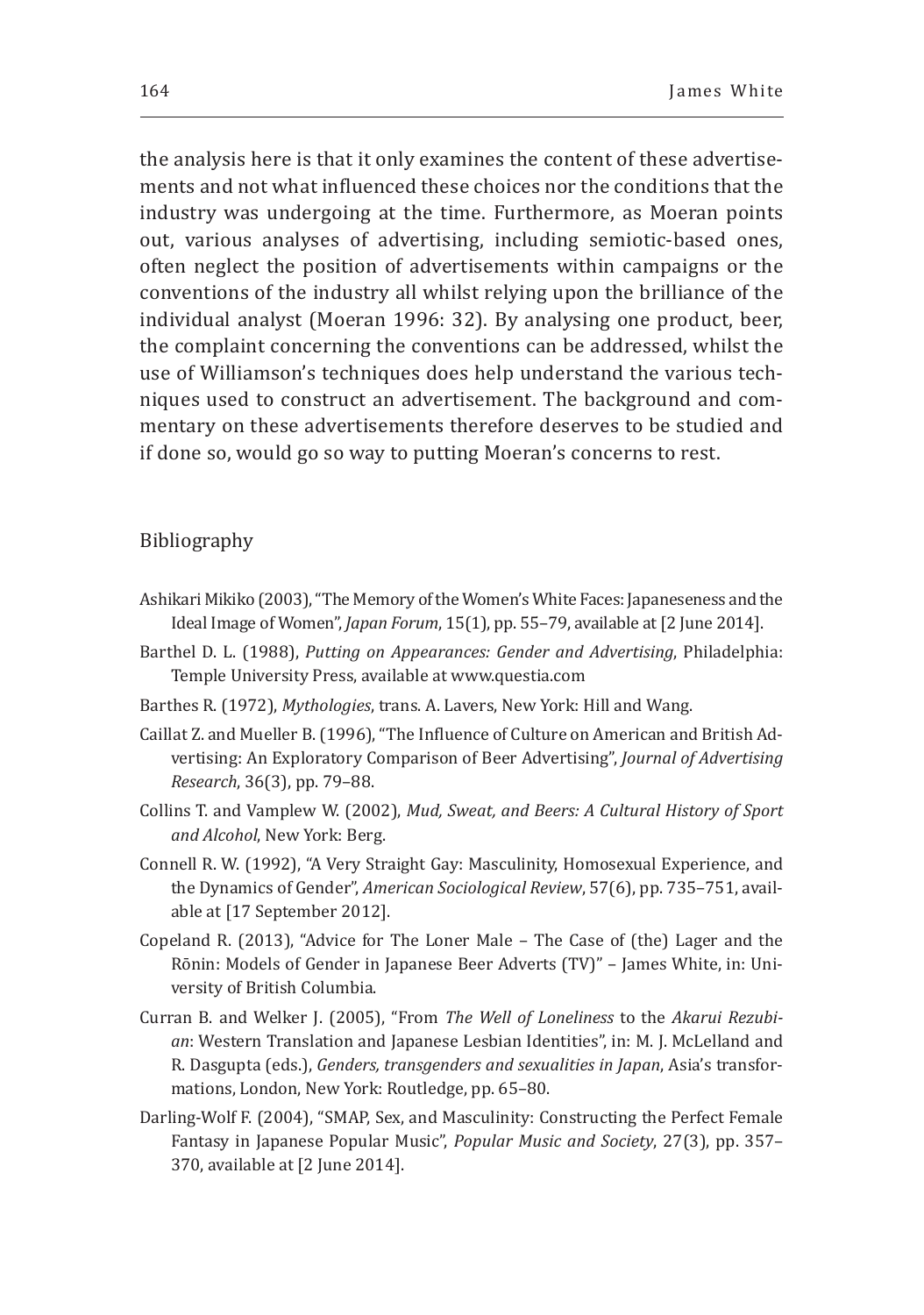- Dasgupta R. (2003), "Creating Corporate Warriors: The 'Salaryman' and Masculinity in Japan", in: *Asian masculinities: the meaning and practice of manhood in China and Japan*, London, New York: Routledge, 118–134, available at www.questia.com
- Dentsu Inc (1987), "Advertising Expenditure…", in: *Dentsu Marketing/Advertising Yearbook 1988*, Tokyo: Dentsu Incorporated.
- Dentsu Inc (2000), *Advertising Expenditures in Japan 1999*, Tokyo: Dentsu Inc., Corporate Communications Division.
- Dentsu Inc (2013), *Advertising Expenditures in Japan 2012*, Tokyo: Dentsu Inc.
- Donaldson M. (1993), "What Is Hegemonic Masculinity?", *Theory and Society*, 22(5), pp. 643–657, available at [3 January 2013].
- Ezawa A. (2010), "Motherhood and Class: Gender, Class, and Reproductive Practices among Japanese Single Mothers", in: Ishida H. and Slater D. H. (eds.), *Social class in contemporary Japan: structures, sorting and strategies*, The Nissan Institute/Routledge Japanese studies series, London, New York: Routledge, available at http://books.google.co.jp/books?id=PgyPAgAAQBAJ&pg=PA200&dq= joy+hendry+professional+housewife&hl=ja&sa=X&ei=N5l9U-iaI5bk8AWP54CgAg&ved=0CD4Q6AEwAg#v=onepage&q=joy%20hendry%20professional%20 housewife&f=false
- Fairclough N. (2003), *Analysing Discourse: Textual Analysis for Social Research*, London, New York: Routledge.
- Fiske J. (1987), *Television Culture*, London: Routledge.
- Gamson W. A., Croteau D., Hoynes W. and Sasson T. (1992), "Media Images and the Social Construction of Reality", *Annual Review of Sociology*, 18, pp. 373–393, available at [1 May 2013].
- Gauntner J. (2002), "Sake's Never Been Better Why the Poor Business?", *Sake World*, available at http://sake-world.com/html/jt-2002\_2.html [3 January 2013].
- Gilly M. C. (1988), "Sex Roles in Advertising: A Comparison of Television Advertisements in Australia, Mexico, and the United States", *Journal of Marketing*, 52(2), pp. 75–85, available at [20 February 2013].
- Goldman R. (1992), *Reading Ads Socially*, London: Routledge, available at www.questia.com
- Horipro Inc (2005), HoriPro Ako's Official Web Site, *Akiko Wada Official Web Site*, available at http://www.akofc.com/index\_pro.html [9 May 2007].
- Josephson S. G. (1996), *From Idolatry to Advertising: Visual Art and Contemporary Culture*, Armonk, N.Y: M.E. Sharpe, available at www.questia.com
- Kang Mee-Eun (1997), "The Portrayal of Women's Images in Magazine Advertisements: Goffman's Gender Analysis Revisited", *Sex Roles*, 37(11), pp. 979–996, available at [30 October 2012].
- Kirin Holdings Company, Ltd (2012), Kirin Data Book 2012, available at http://www. kirinholdings.co.jp/irinfo/library/annual/pdf/ar2012\_03.pdf [4 May 2013].